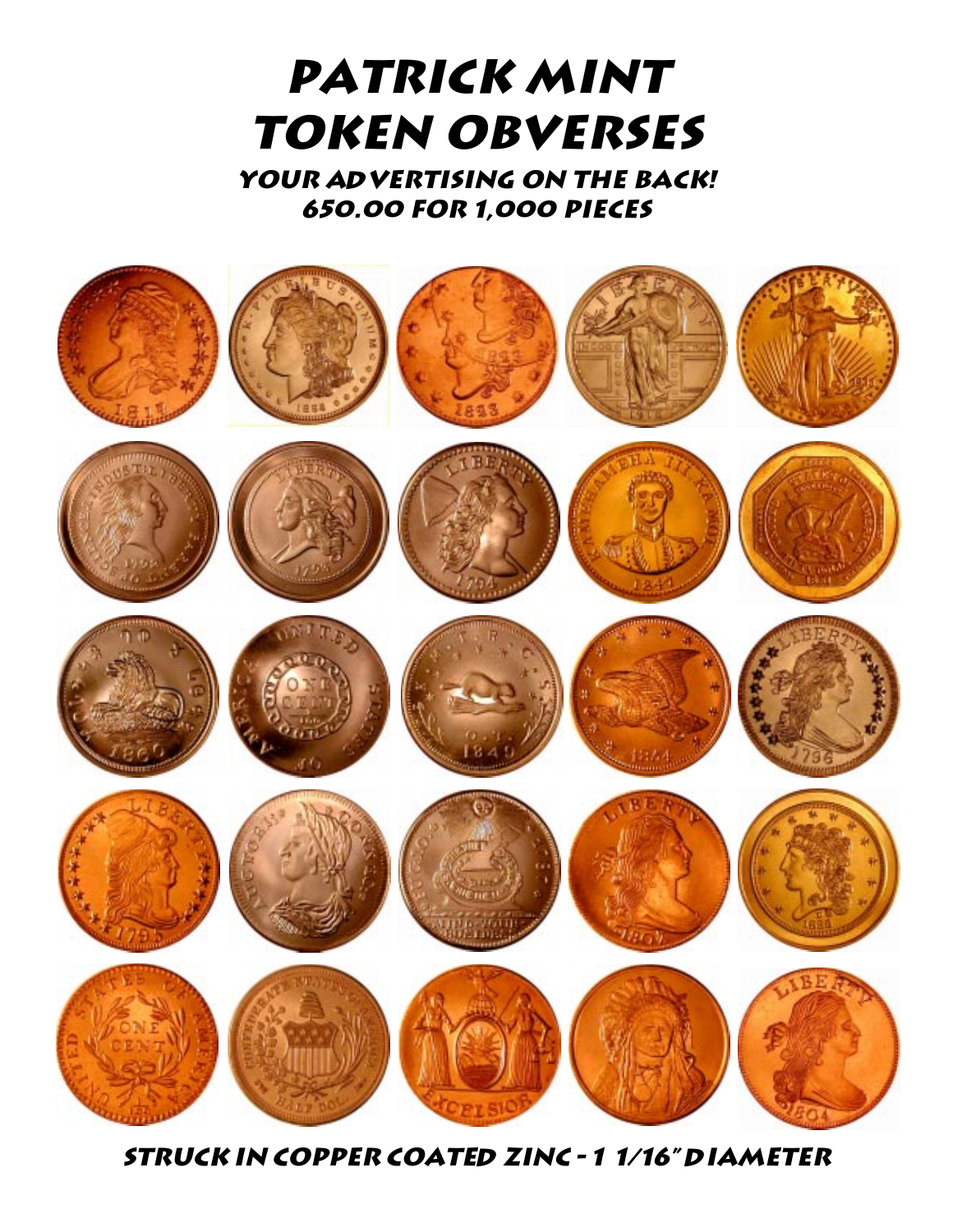

OBVERSE OF YOUR CHOICE REVERSE YOUR NAME & ADVERTISING!

THE PATRICK MINT will create 1,000 tokens with your name, address, phone number and collecting or business specialty on them for \$650.00 postpaid. Simply send us the text you would like to appear on your token, select one of the above obverses and send it along with a check for \$650.00. We will immediately prepare a layout of your information and send it to you for your approval before we begin minting. Any layout or design you suggest will be followed as closely as possible. Special fonts, ornaments and arrangements can greatly improve the artistry of your tokens and can generally be accomodated for a modest additional charge. All tokens are struck on high quality copper coated zinc blanks which are 1 1/16 inches in diameter (27mm, broader than a Sacajawea dollar) and almost 1/10 inch thick. All dies remain the property of The Patrick Mint but will be for your use only. No tokens will be struck from your die without your permission. All orders are custom made and there can be no cancellation or return of merchandise without permission. We produce the finest tokens in the United States and they are great for advertising. In addition, they will last 2,000 years, you control the entire mintage and they are tax deductible for businesses.

PLEASE NOTE: Nickel, Brass, Pure Silver and Goldine Plating (looks like gold!) are available for an additional \$350.00 per order. Tokens may also be struck in  $1/4$  ounce .999 fine silver in addition to 14K, 22K and pure gold. Denticles are an additional \$50.00. Inquiries for larger quantities, special projects and needs are invited.